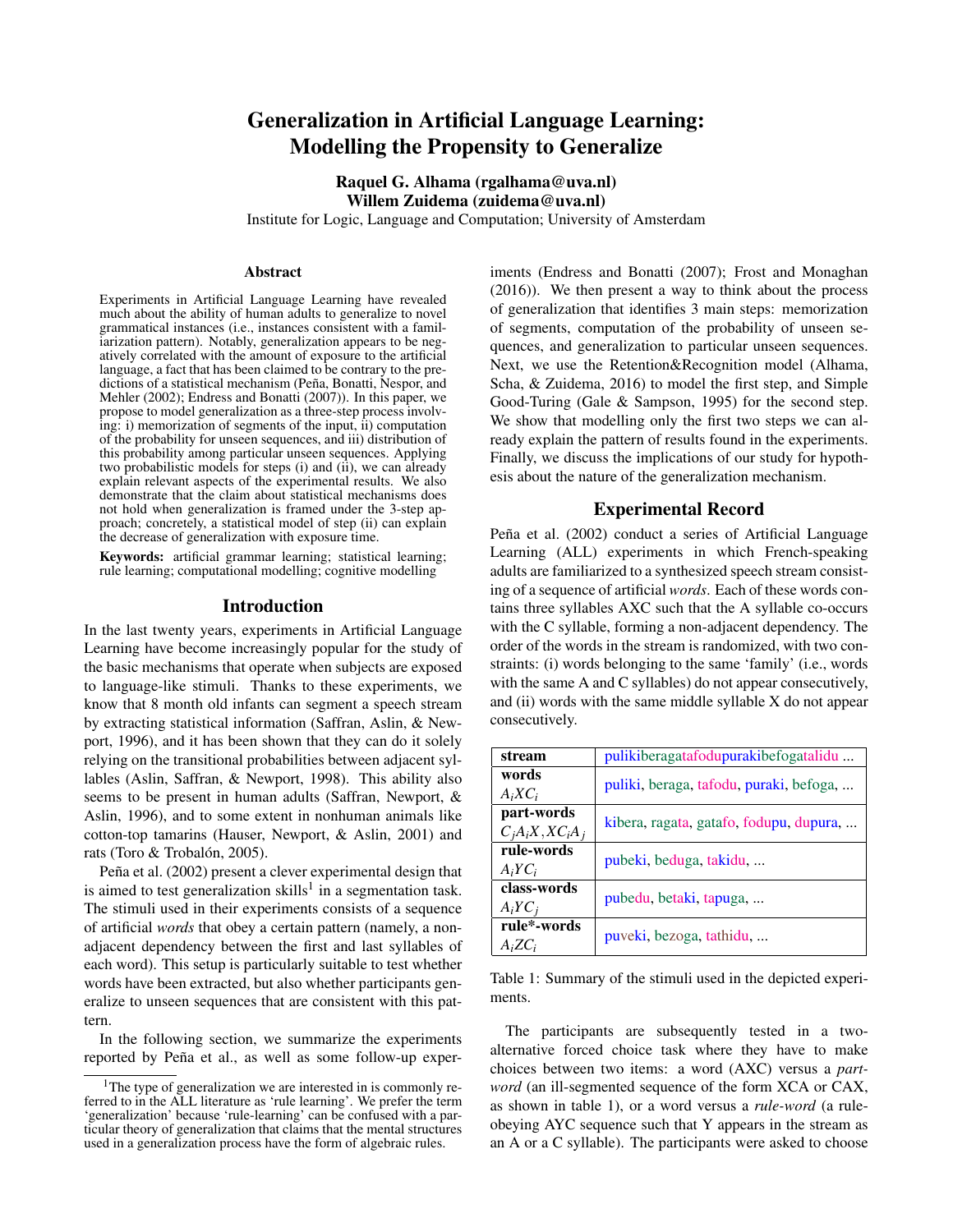the item that looked more like a word from the artificial language they had been familiarized with.

In their baseline experiment, the authors expose the participants to a 10 minute stream of AXC words. In the subsequent test phase, the subjects show a significant preference for words over part-words, proving that the words could be segmented out of the familiarization stream. Next, the experiment is replicated, with the exception that the test now involves a choice between a part-word and a rule-word. The subjects' responses in this experiment do not show a significant preference for either part-words or rule-words, suggesting that participants do not generalize to novel grammatical sequences. However, when the authors insert micropauses of 25ms between the words, the participants do show a preference for rule-words over part-words. A shorter familiarization (2 minutes) containing micropauses also results in a preference for rule-words; in contrast, a longer familiarization (30 minutes) without the micropauses results in a preference for part-words. In short, the presence of micropauses seems to facilitate generalization to rule-words, while the amount of exposure time correlates negatively with this capacity.

Endress and Bonatti (2007) report a range of experiments with the same familiarization procedure used by Peña et al. However, their test for generalization is based on *class-words*: unseen sequences that start with a syllable of class "A" and end with a syllable of class "C", but with A and C not appearing in the same triplet in the familiarization (and therefore not forming a nonadjacent dependency).

From the extensive list of experiments conducted by the authors, we will refer only to those that test the preference between words and class-words, for different amounts of exposure time. The results for those experiments (illustrated in figure 1) also show that the preference for generalized sequences decreases with exposure time. For short exposures (2 and 10 minutes) there is a significant preference for classwords; when the exposure time is increased to 30 minutes, there is no preference for either type of sequence, and in a 60 minutes exposure, the preference reverses to part-words.

Finally, Frost and Monaghan (2016) show that micropauses are not essential for rule-like generalization to occur. Rather, the degree of generalization depends on the type of test sequences. The authors notice that the middle syllables used in rule-words might actually discourage generalization, since those syllables appear in a different position in the stream. Therefore, they test their participants with *rule\*-words*: sequences of the form AZC, where A and C co-occur in the stream, and Z does not appear. After a 10 minute exposure without pauses, participants show a clear preference for the rule\*-words over part-words of the form ZCA or CAZ.

In summary, the pattern of results in these experiments shows: i) generalization for a stream without pauses is only shown for rule\*-words, but not for rule-words nor classwords; ii) the preference for rule-words and class-words is boosted if micropauses are present; iii) increasing the amount of exposure time correlates negatively with generalization to



Figure 1: Percentage of generalization for rule-words and class-words, in the experiments reported in Peña et al. (2002) and Endress and Bonatti (2007), for different exposure times to the familiarization stream.

rule-words and class-words (with differences depending on the type of generalization and the presence of micropauses, as can be seen in figure 1). This last observation, which we call the *time effect*, is the phenomenon we want to account for in this paper.

## Understanding the generalization mechanism: a 3-step approach

Peña et. al interpreted their results as showing that generalization requires a separate mechanism (other than the statistical mechanism used for extracting the words). Endress and Bonatti claim that this separate mechanism cannot be based on statistical computations. The authors predict that a statistical mechanism would benefit from increasing the amount of exposure, based on the assumption that more evidence entails better representations that should encourage generalization. They call this the *More-than-One-Mechanism* hypothesis, or *MoM*.

We consider that, in order to formulate hypotheses about the workings of generalization, we should postulate a concrete framework that defines the main steps involved in it. We propose a conceptualization of generalization as a three-step process (illustrated in figure 2). According to the three-step approach, a model of generalization in ALL should involve the following steps:

- (i) Memorization: Build up a memory store of segments with frequency information (i.e., compute subjective frequencies).
- (ii) Quantification of the propensity to generalize: Depending on the frequency information from (i), decide how likely are other unseen types.
- (iii) Distribution of probability over possible generalizations: Distribute the probability for unseen types com-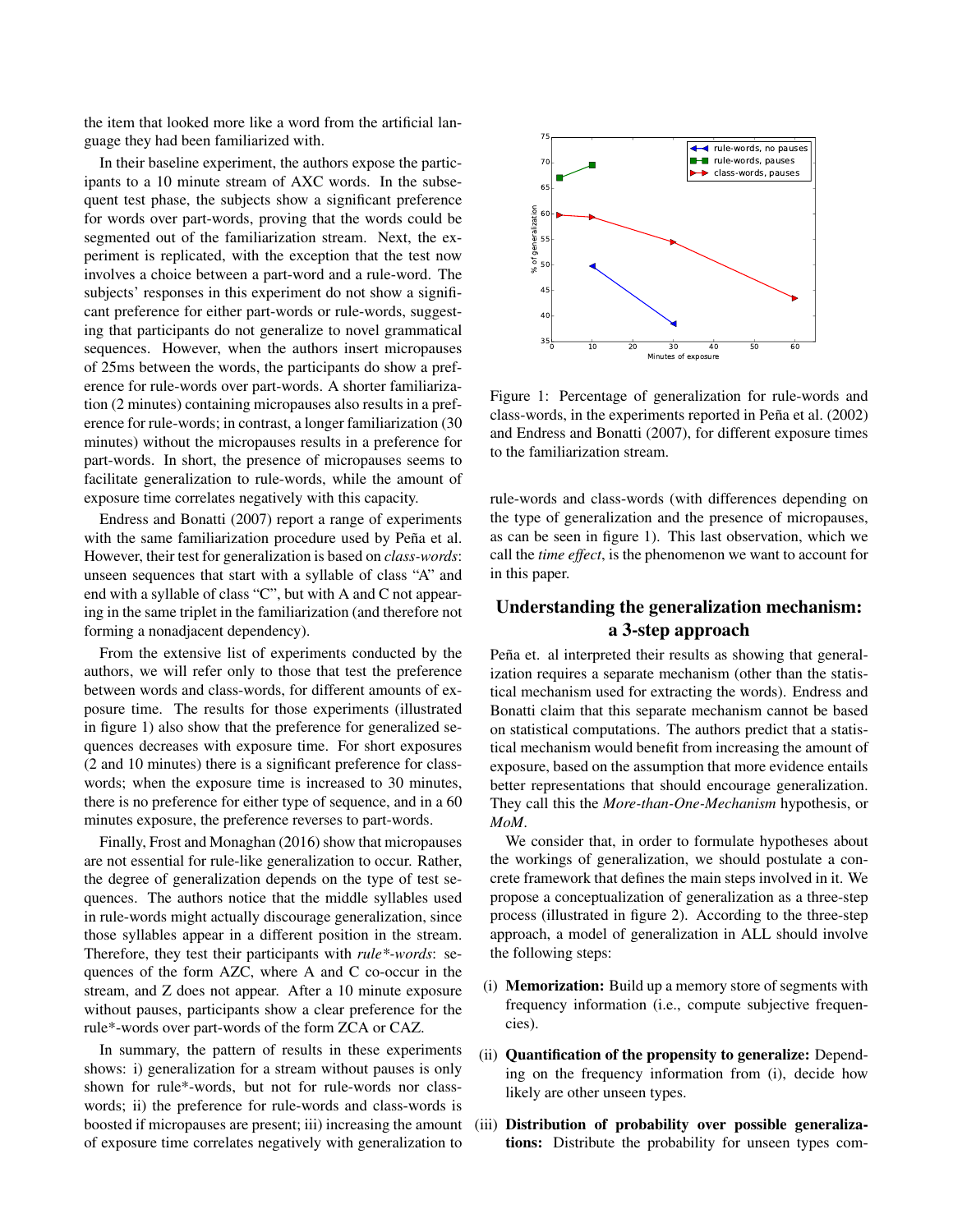puted in (ii), assigning a probability to each generalized sequence.

Crucially, we believe that step (ii) has been neglected in cognitive approaches to generalization. This step accounts for the fact that generalization is not only based on the particular structure underlying the stimuli, but also depends on the statistic properties of the input. At this point, we can already reassess the MoM hypothesis: more exposure time does entail better representation of the stimuli (as would be reflected in step (i)), but its impact on generalization depends on the model used for step (ii). As we show later, modelling only steps (i) and (ii) we can already predict the *time effect*, based solely on statistical information of the input stream (although without step (iii) we cannot expect to obtain a precise quantitative fit to the data).



Figure 2: Three step approach to generalization.

## Memorization of segments: the *Retention and Recognition* model

The Retention and Recognition model Alhama et al. (2016) was proposed as a model of memorization of segments from an auditory sequence. The model consists of an initially empty memory, and two mechanisms: retention and recognition. These mechanisms store segments from the input sequence in the memory, together with a count of how many times the segment has been retained or recognized. We refer to these counts as "subjective frequencies".

The model is presented with the ordered set of subsequences of the input, of any length. Each one of these segments is processed as shown in figure 3: first the recognition mechanism attempts to recognize the segment (that is, it attempts to determine whether the segment corresponds to one of the segments already in memory). The probability for successful recognition is  $P_1$ . If the attempt succeeds, the subjective frequency (*count*) of the segment in memory is increased with one. If the segment was not recognized, the model may still retain it, with probability  $P_2$ . If it does, the segment will be added to the memory (or, if already there from a previous iteration, its subjective frequency is increased with one). If not, the segment is ignored, and the next subsequence of the stream will be processed.



Figure 3: R&R:The Retention-Recognition Model

The probabilities of the model involve free parameters (A, B, C and D) that may be set based on empirical data. The recognition probability  $P_1$  of a segment *s* depends on its  $activation(s)$  in the internal memory (at the moment, the activation corresponds to the subjective frequency), so that segments with greater subjective frequency are easier to recognize. However, the number of different segments in memory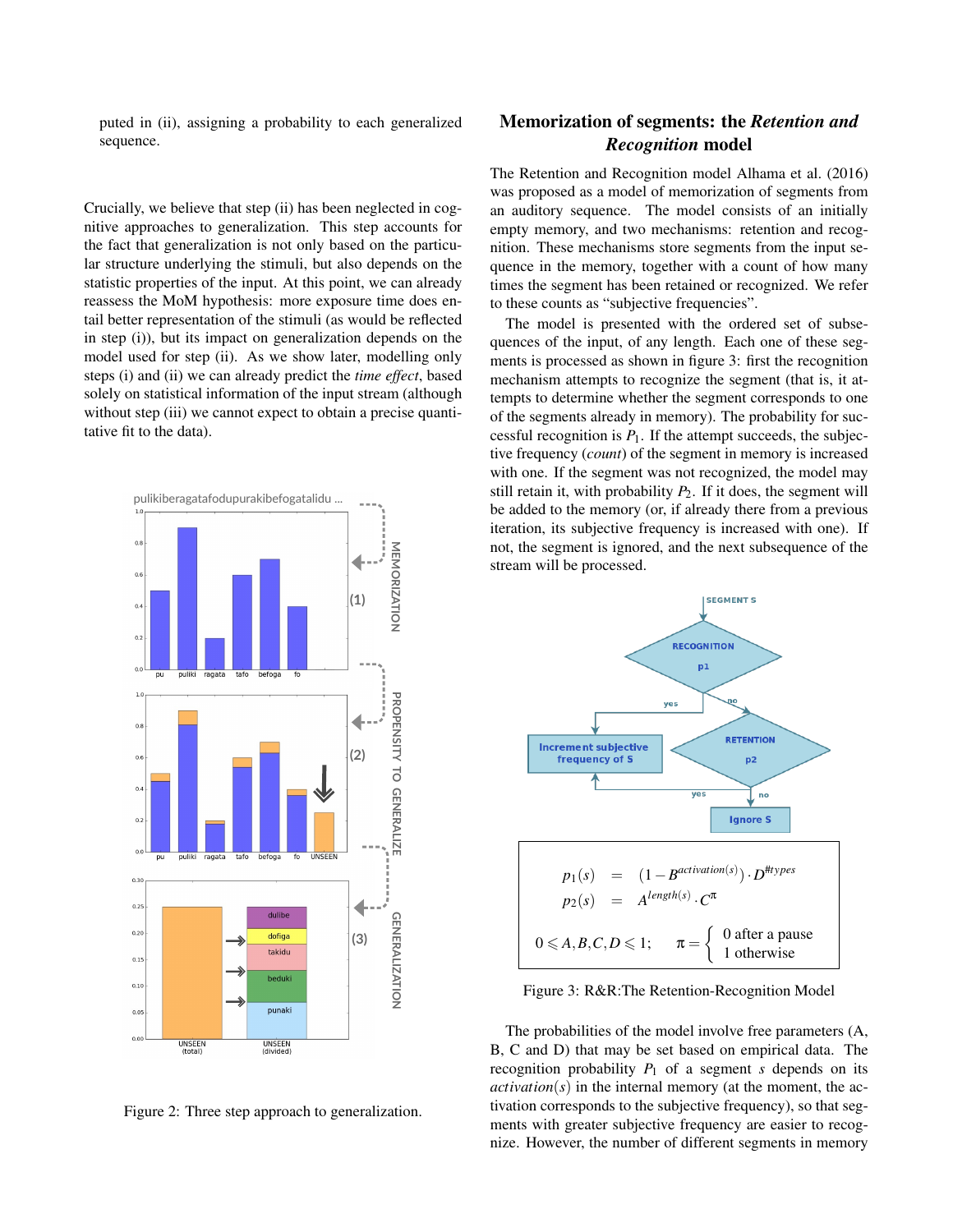(#*types*) makes the recognition task more difficult. The retention probability  $P_2$  is larger for shorter segments; in addition, the probability is attenuated (as indicated by parameter*C*) unless the segment is preceded by a pause.

Figure 4 shows the subjective frequencies computed by R&R after an exposure to a 10 minute familiarization, for an arbitrary parameter setting. As it can be seen, the distribution of subjective frequencies is skewed, with a prominent presence of part-words. We discuss later the effect of the skew in determining the propensity to generalize (step 2 of the proposed 3-step approach).



Figure 4: Subjective frequencies computed by the R&R model (A=0.5, B=0.5, C=0.2, D=0.5), for an exposure of 10 minutes (without pauses).

## Quantifying the propensity to generalize: the Simple Good-Turing method

In probabilistic modelling, generalization must necessarily involve shifting probability mass from attested events to unattested events (referred to as *smoothing*). But how do we compute the amounts of probability mass that will be shifted, and thus the propensity to generalize?

Good and Turing (Good, 1953) define a method that, given a finite sample of a population of tokens belonging to different types, computes the probability that the next token drawn from that population belongs to a certain type, including the possibility of the token belonging to a type that was not included in the sample and was therefore unattested. We apply the Good-Turing method to subjective frequencies of the R&R model. Types are thus *segment types* (e.g., *talidu*), while tokens are particular occurrences of those segments (e.g., the first occurrence of *talidu* in the stream).

In the field of Natural Language Processing, Simple Good Turing (Gale & Sampson, 1995), a computationally efficient implementation of the Good-Turing method, is well known and widely used to smooth the probabilities (as computed with maximum likelihood estimation) of words in a language model, with the purpose of reserving some probability mass for words that did not appear in the finite corpus from which the model was inferred.

The method works as follows: we use the subjective frequencies *r* computed by R&R and, for each of them, we compute the frequency of that frequency  $(N_r)$ , that is, the number of triples that have a certain subjective frequency *r*. The values  $N_r$  are then approximated by a continuous downwardsloping line in log space. These approximated values  $E(N_r)$ are used to reestimate the frequencies according to (1).

$$
r^* = (r+1)\frac{E(N_{r+1})}{E(N_r)}
$$
 (1)

The reestimated frequency  $r^*$  is then used to reestimate the probabilities:

$$
P_r = \frac{r^*}{N} \tag{2}
$$

The reestimated probabilities sum up to one when including the probability for unseen sequences. This probability is defined as follows: *E*(*N*1)

$$
P_0 = \frac{E(N_1)}{N} \tag{3}
$$

This probability  $P_0$  (also known as *missing mass*) corresponds to what we have called "propensity to generalize".

The Simple Good-Turing method is designed to ensure that the probability for unseen types is similar to the probability of types with frequency one. The propensity to generalize is therefore greater for distributions where most of the probability mass is for smaller frequencies. This obeys a rational principle: when types have been observed with high frequency, it is likely that all the types in the population have already been attested; on the contrary, when there are many low-frequency types, it may be expected that there are also types not yet attested.

### **Results**

#### Memorization of words and part-words

First we analyze the effect of the different conditions (exposure time and presence of pauses) in the memorization of segments computed with  $R&R$  (step (i)). Figure 5 shows the presence of words and part-words in the memory of R&R after different exposure times (average out of ten runs of the model). As can be seen, the subjective frequencies of partwords increase over time, and thus, the difference between words and part-words decreases as the exposure increases.

The graph also shows that, when the micropauses are present, words are readily identified after much less exposure, yielding clearer diferences in subjective frequencies between words and part-words.

The results of these simulations are consistent with the experimental results: the choice for words (or sequences generalized from words) against part-words should benefit from shorter exposures and from the presence of the micropauses. Now, given the subjective frequencies, how can we compute the propensity to generalize?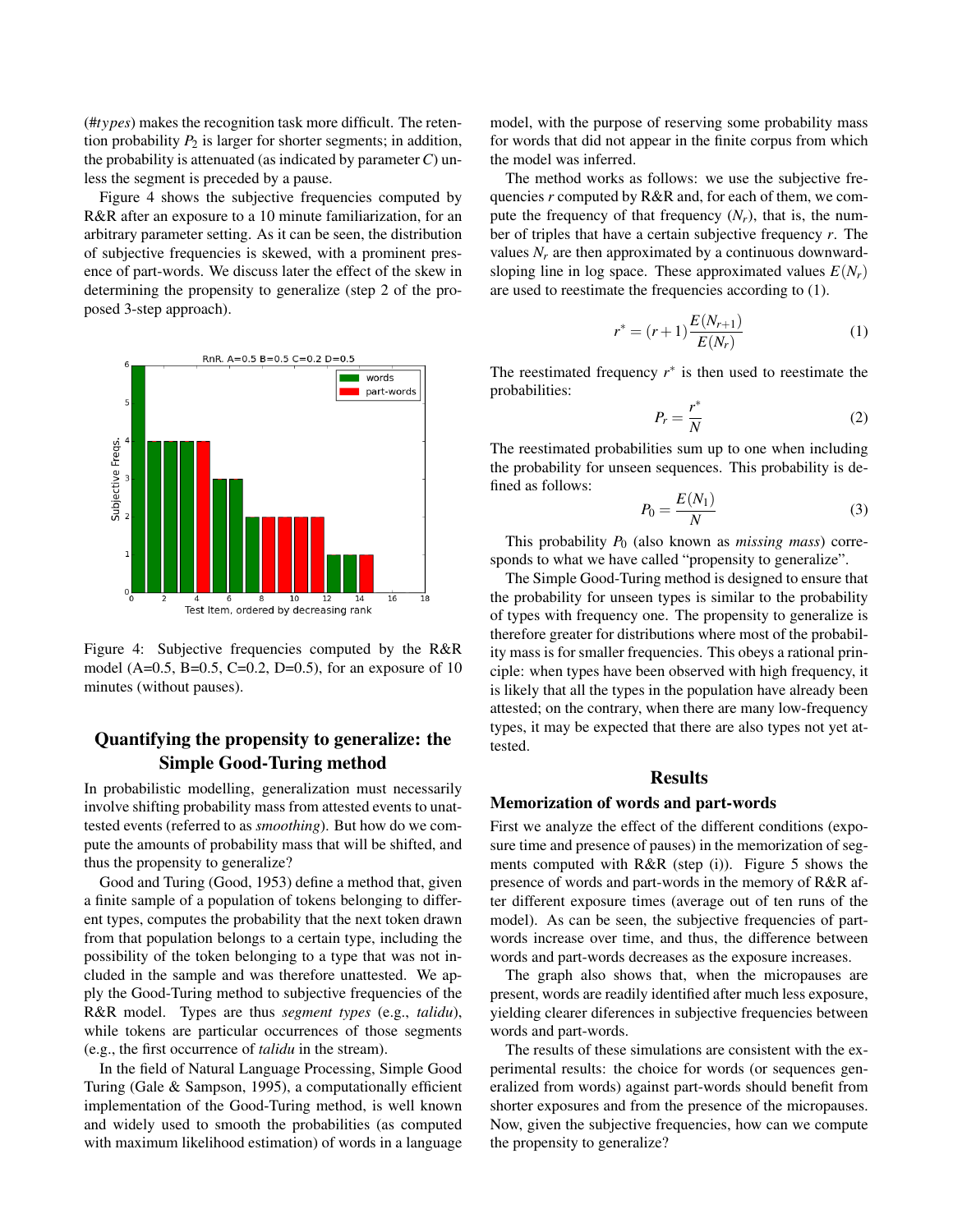

Figure 5: Average number of present words (green continuous line) and part-words (red dashed line) in 10 runs of a model with an arbitrary parameter setting (A=0.5 B=0.5  $C=0.2$  D=0.5).

## Prediction of observed decrease in the propensity to generalize

Next, we apply the Simple Good-Turing method  $2$  to subjective frequencies computed by the R&R model. As shown in figure 6, we find that the propensity to generalize decreases as the exposure time increases, regardless of the parameter setting used in R&R. This result is consistent with the rationale in the Simple Good-Turing method: as exposure time increases, frequencies are shifted to greater values, causing a decrease in the smaller frequencies and therefore reducing the expectation for unattested sequences.

The results of these simulations point to a straightforward explanation of the experimental finding of a reduced preference for the generalized sequences: longer exposures repeat the same set of words (and partwords), and consequently, participants may conclude that there are no other sequences in that language - otherwise they would have probably appeared in such a long language sample.

It can be noticed in the graphs that the propensity to generalize is smaller for the micropause condition. The reason for that is that R&R identifies words quicker when micropauses are present, and therefore, the subjective frequencies tend to be greater. This is consistent with the results reported in Frost and Monaghan (2016), which show that micropauses are not needed for a certain type of generalization (concretely, for rule\*-words). As the authors suggest, one plausible conclusion is that rule-words and class-words are constructed in a way that discourages generalization (due to the middle syllable occupying either an A or C position in the familiarization stream), but the micropauses compensate it by enhancing the salience of the initial and final syllables (A and C).

### **Discussion**

The experiments that we are addressing are all based on the same simple language, but the results form a complex mosaic: generalization is observed in different degrees depending on the amount of exposure, the presence of micropauses and the type of generalization (rule-words, class-words or rule\* words). We have approached the analysis of these results with the use of several tools: first, with the 3-step approach, a conceptualization of generalization that identifies its main components; second, with the use of R&R, a probabilistic model that already predicts some aspects of the results -and, importantly, generates a skewed distribution of subjective frequencies that is crucial for step (ii) (as we will discuss next); and third, with the Simple Good-Turing method for quantifying the propensity to generalize. We now discuss how we interpret the outcome of our study.

Framing generalization with the 3-step approach allowed us to identify a step that is usually neglected, namely, the computation of the propensity to generalize. We state that generalization is not only a process of discovering structure: the frequencies in the familiarization generate an expectation for unattested items, and the responses for generalized sequences must be affected by it. Moreover, this step is based on statistical information, proving that —contrary to other claims (Endress & Bonatti, 2007)— a statistical mechanism can account for the negative correlation with exposure time.

One issue to discuss is whether the results on the propensity to generalize depend on the use of the R&R model for computing the subjective frequencies. As we mentioned before, the frequency distributions computed by R&R are typically skewed. The Simple Good-Turing is actually designed to fit natural language frequencies, which are known to be Zipfian; although the distributions computed with R&R are not necessarily Zipfian, the skew makes them more suitable (a fact that becomes specially relevant with the use of artificial languages, which have frequency distributions very different from natural language).

To further illustrate this point, we have applied the Simple Good-Turing to frequency distributions computed with the Bayesian model presented in Goldwater, Griffiths, and Johnson (2006).<sup>3</sup> The results of three runs of the model are shown in figure 7. As it can be seen, the propensity to generalize is almost non-existent. Rather than decreasing, it either remains the same or even increases. The reason for this is the (almost) nonexistent amount of types with small frequency. As an example, all the runs of the model for the 10 minutes exposure result in a perfect memorization of the nine words, and no other segments; therefore, the resulting lexicon consists only of 9 types of frequency 100 (and consequently, a uniform frequency distribution without any degree of skew).

Finally, we reiterate that have accomplished our goal qualitatively. We capture the downward tendency of the propensity to generalize, but a model for step (iii) is required to

 $2$ We use the free software implementation of Simple Good Turing in https://github.com/maxbane/simplegoodturing.

<sup>&</sup>lt;sup>3</sup>We use the version of the model that exploits bigram word dependencies, with the default parameters.